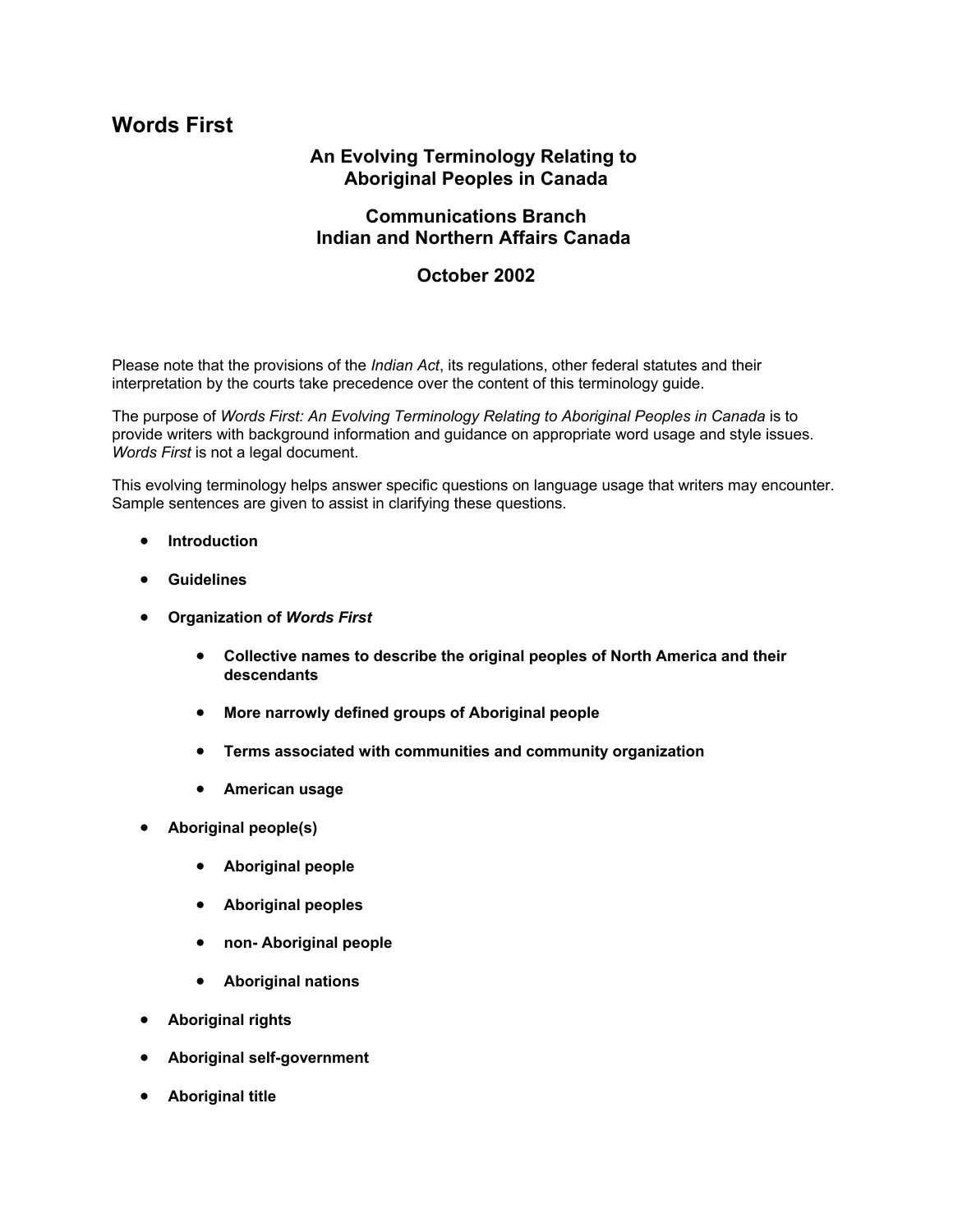- **American Indian**
- **band**
	- **band council**
- **Bill C-31**
- **custom**
- **Eskimo**
- **First Nation(s)**
	- **First Nation**
	- **First Nations people**
- **First Peoples**
- **Indian**
	- **Status Indians**
	- **Non-Status Indians**
	- **Treaty Indian**
- *Indian Act*
- **Indian status**
- **indigenous/Indigenous**
- **Innu**
- **Inuvialuit**
- **Inuit**
- **"Inuk"**
- **Inuit communities**
- **Inuit regions**
- **land claims**
- **M**é**tis**
- **Native**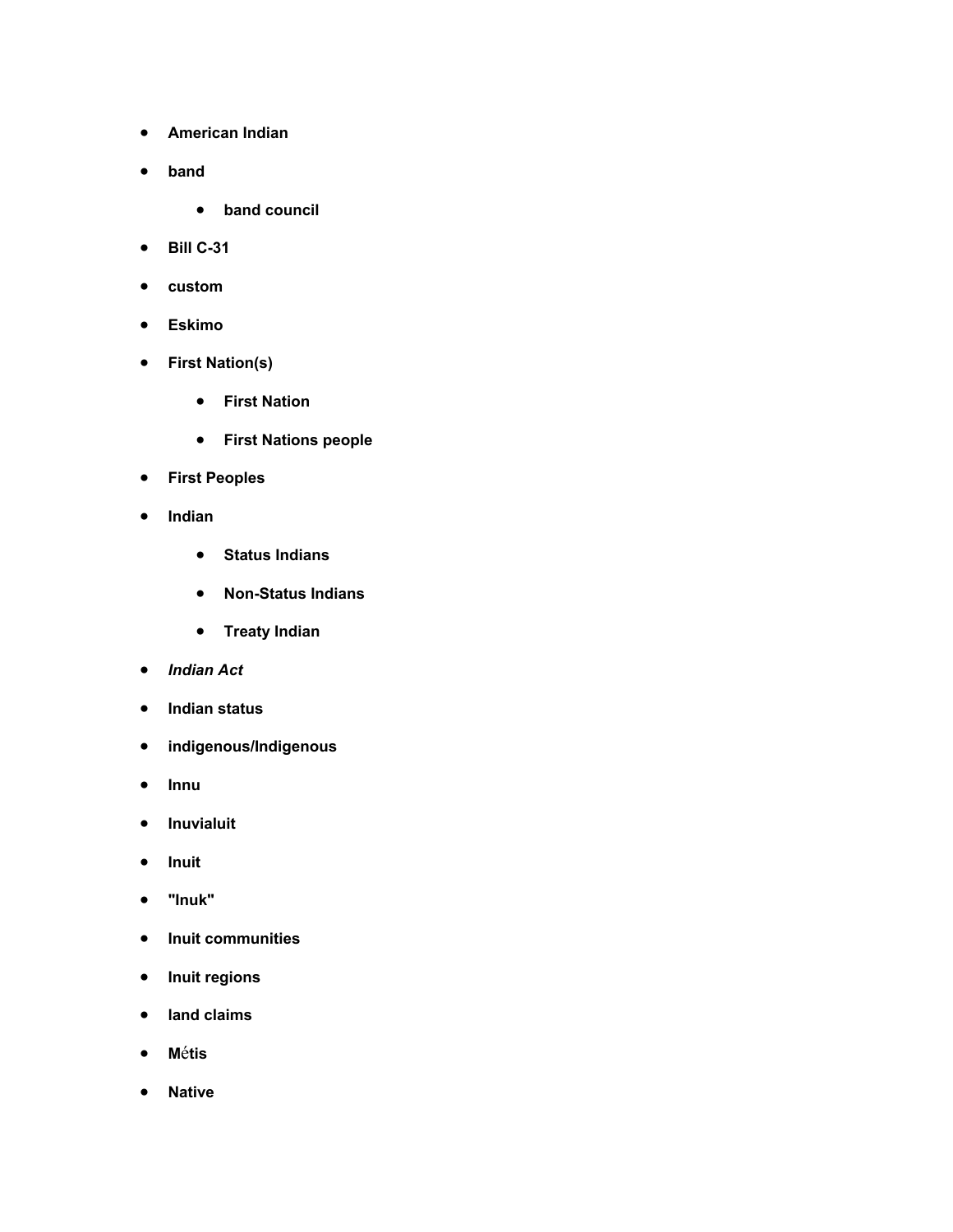- **Native American**
- **the North vs. the north**
- **Northerner(s) vs. northerner(s)**
- **Nunavut**
- **off-reserve**
- **oral history**
- **reservation**
- **reserve**
	- **on-reserve/off- reserve**
- **surrender**
- **tribal council**
- **tribe**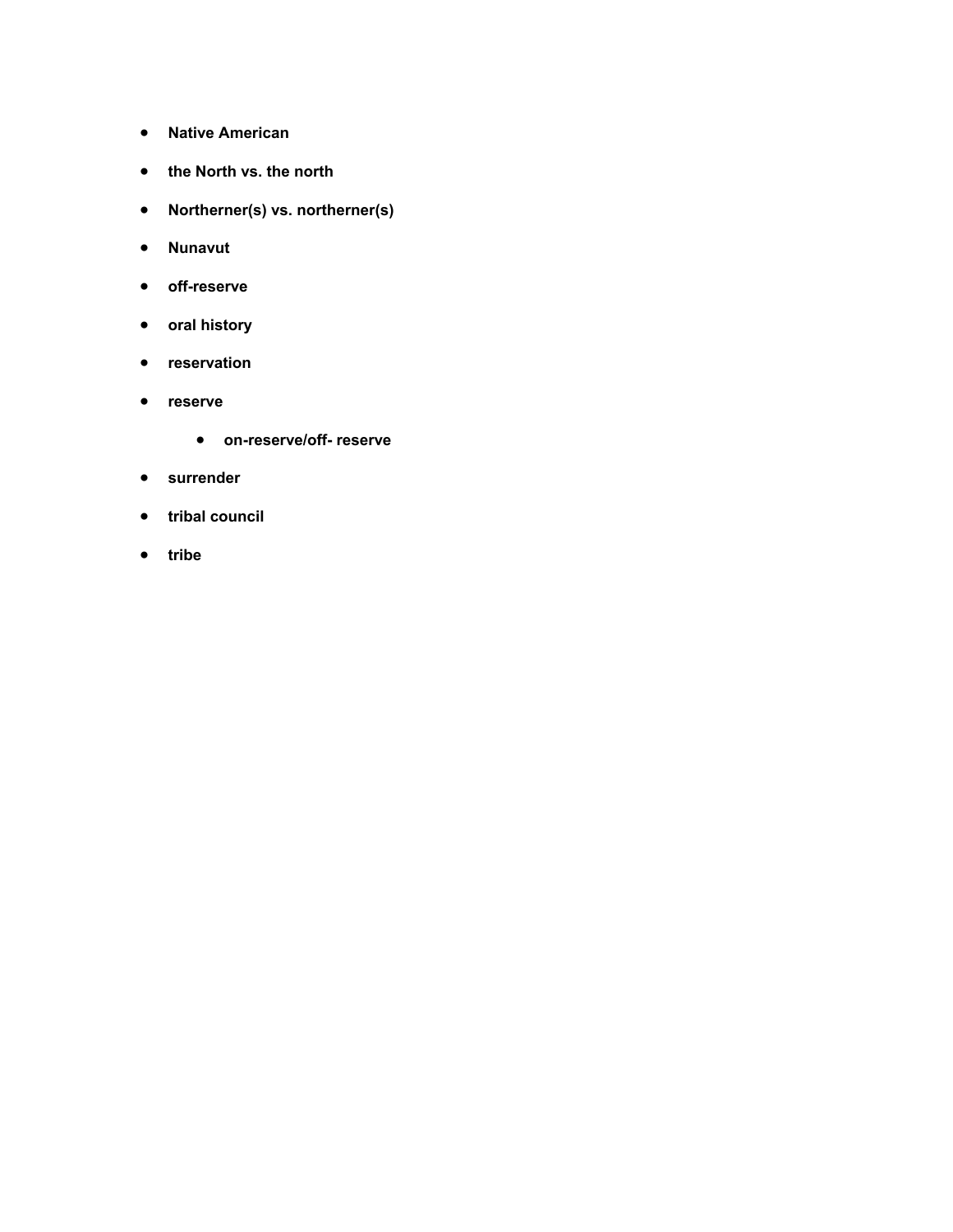## **Introduction**

Aboriginal peoples have occupied the territory now called Canada for thousands of years. Many diverse and autonomous peoples lived in this territory and had distinct languages, cultures, religious beliefs and political systems. Each community or culture had its own name for its people and names for the peoples around them.

When Columbus arrived in North America, he gave the name "Indian" to the people he encountered. This misnomer was based on the mistaken notion that he had landed in India.

Today, terms to describe Aboriginal peoples are continually evolving. Understanding the distinctions among these words and to whom they apply can be a challenge for writers.

This lexicon of words describes or relates to Aboriginal peoples in Canada. It was created by the Communications Branch at Indian and Northern Affairs Canada (INAC) to help departmental staff with terminology usage. Although it was written with INAC staff in mind, the guide will also be useful to anyone who wants to write or learn about Aboriginal peoples in Canada.

## **Guidelines:**

1. Readers should keep in mind that there is no single lexicon to describe Aboriginal peoples. For example, there isn't a sole agreed-upon name for the original peoples that inhabited North America before European settlers arrived. In Canada, "Aboriginal peoples" is often used. In the United States, "American Indian" or "Native American" are commonly used. United Nations documents and organizations (and some Aboriginal scholars and advocates) use the term "Indigenous people." While the term Inuit is used for the Canada Aboriginal inhabitants north of the tree line, many in the U.S. still use the term Eskimo.

This guide gives the recommended usage for the employees of INAC and the Government of Canada. Regardless of the lexicon you choose to follow, try to use terms correctly and consistently.

2. The authors of this guide have tried to use current names and terminology selected by Aboriginal peoples themselves. However, some of the terms listed here have strict legal definitions. They may seem outdated, but they are still necessary in certain contexts explained later in the guide.

3. This guide does not list the many and varied names of individual Aboriginal nations. Rather, it provides inclusive terms that describe them collectively. Whenever possible, try to characterize Aboriginal people through their specific identities (e.g., a Haida painter, a Mohawk school, a Blackfoot publication). These types of identifications more accurately capture the unique aspects of the people or things you are describing.

4. If you are unsure about names and terms, try contacting the Aboriginal people you are writing about to learn which terms they prefer. Also note that many Aboriginal people are using English transliterations of terms from their own languages to identify themselves; e.g., the Mohawk Nation is also called "Kanien''kehá:ka"; the Blackfoot, "Siksika"; the Chippewas, "Anishinabeg"; and the Swampy Cree, "Mushkegowuk."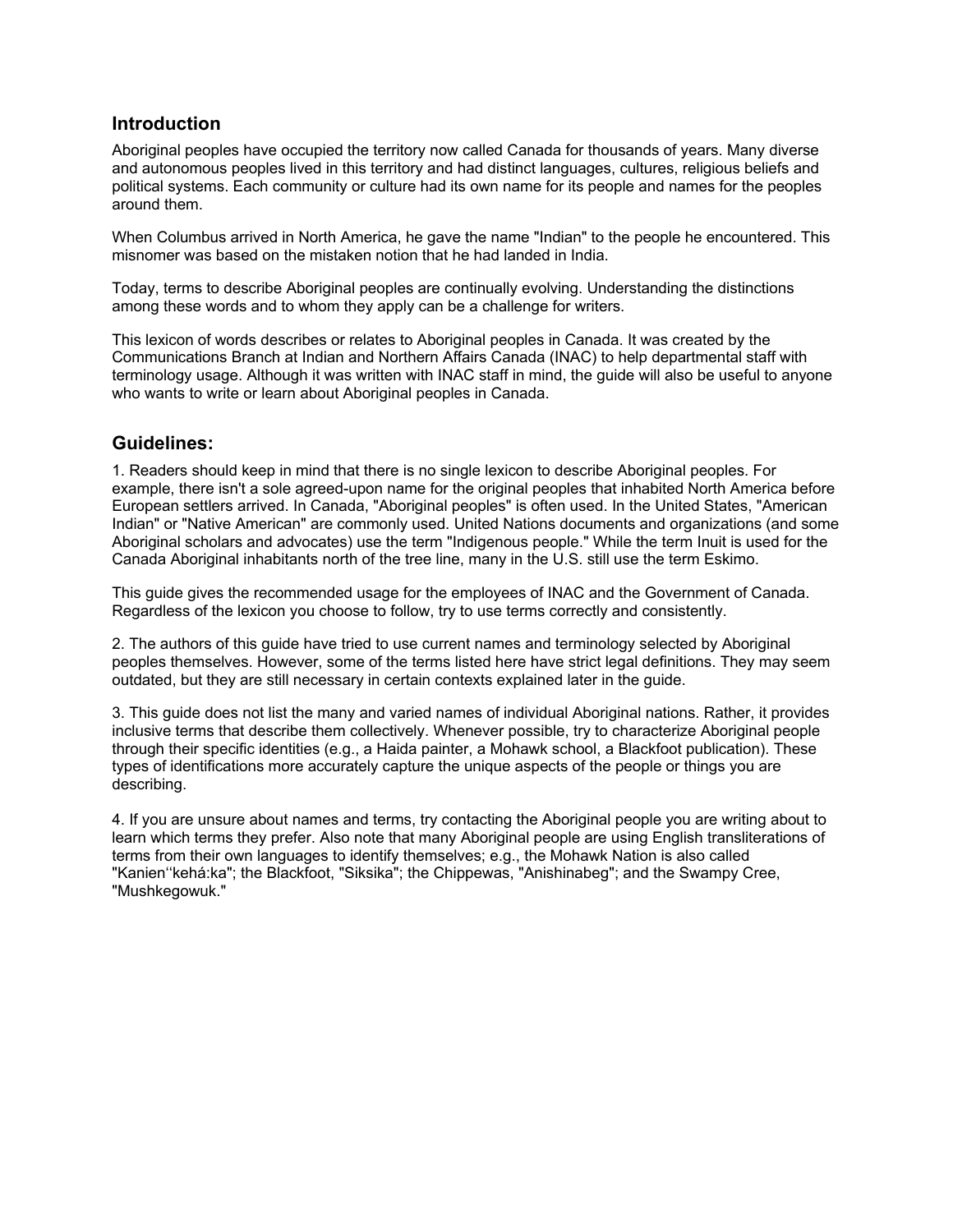# **Organization of** *Words First*

The terms in this guide are arranged alphabetically. This makes it easy to find a particular term when you know what you are looking for. When you are unsure of the appropriate term, however, a thematic organization can be helpful. Here, then, is a breakdown of the terms in this guide according to various themes.

### **Collective names to describe the original peoples of North America and their descendants:**

- Aboriginal people(s)
- First Peoples
- Indigenous people(s)
- Native people(s)
- Native American
- American Indian

### **More narrowly defined groups of Aboriginal people:**

- First Nation
- Indian
- Innu
- Metis
- Eskimo
- Inuit

#### **Terms associated with communities and community organization:**

- among First Nations:
	- band
	- tribal council
	- tribe
	- reservation
	- reserve
- among Inuit:
	- Inuit communities
	- Inuit regions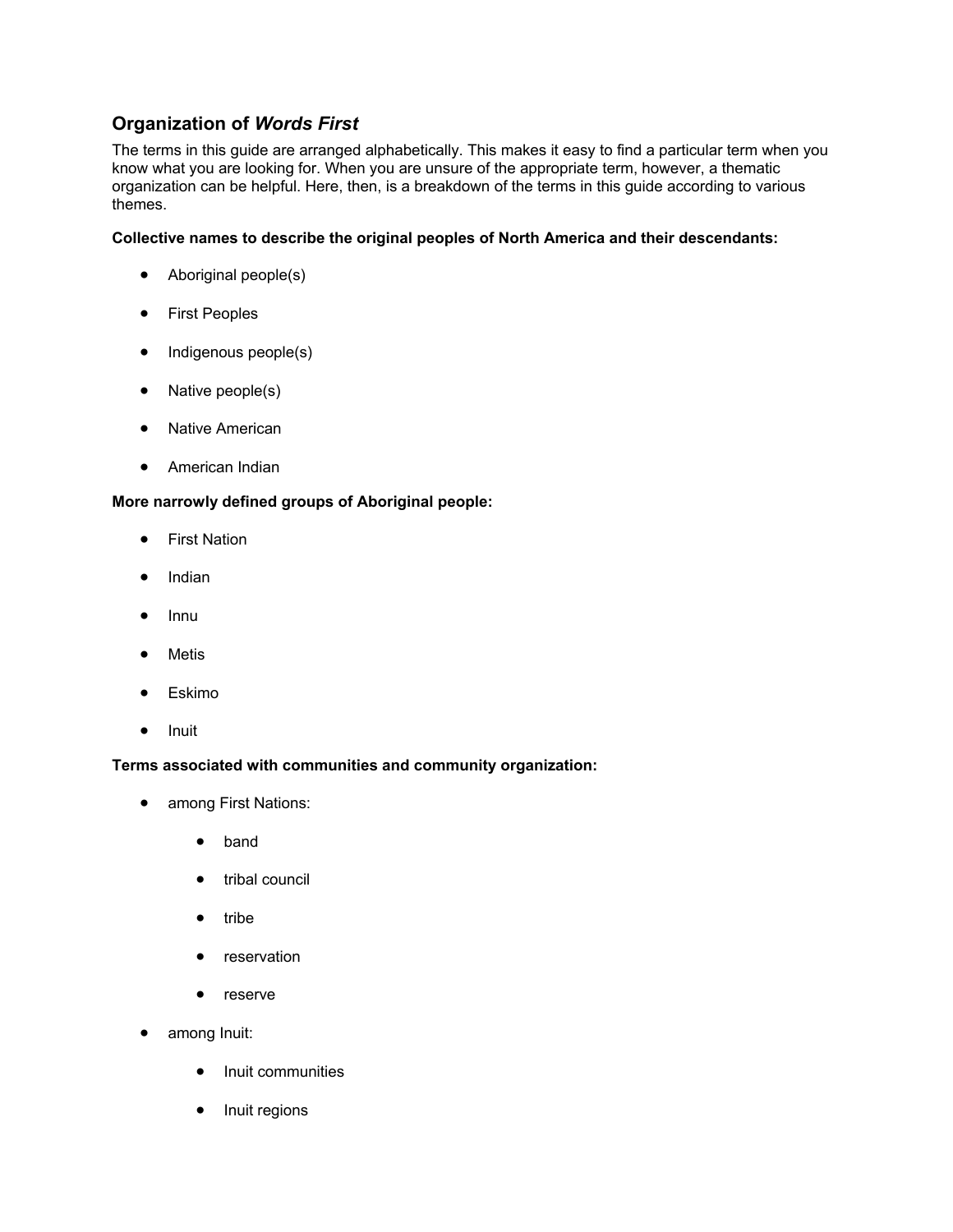## **American usage:**

- American Indian
- Native American
- Eskimo
- reservation
- tribe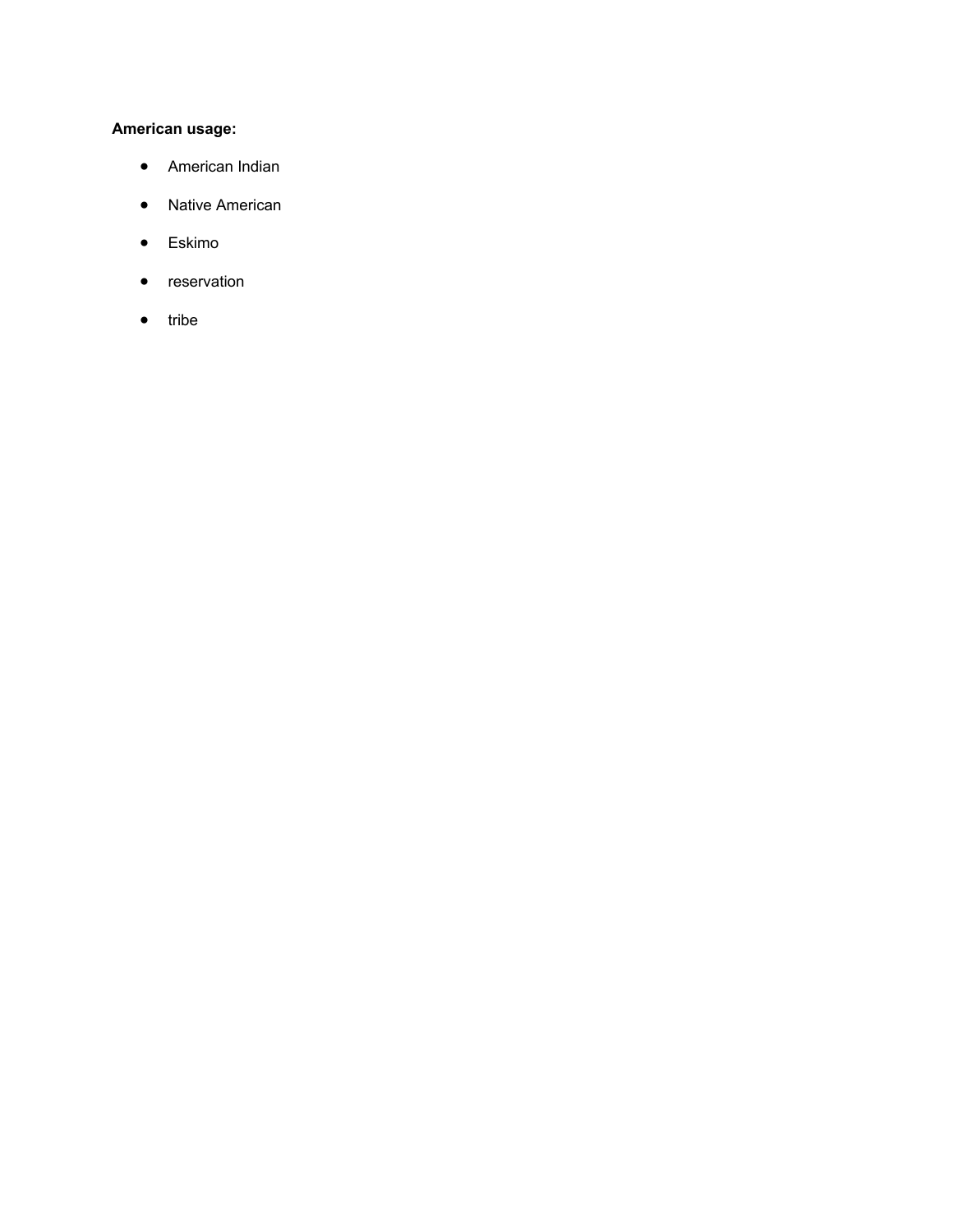## **Aboriginal people(s)**

"Aboriginal people" is a collective name for the original peoples of North America and their descendants. The Canadian Constitution (*the Constitution Act, 1982*) recognizes three groups of Aboriginal peoples Indians, Méétis and Inuit. These are three separate peoples with unique heritages, languages, cultural practices and spiritual beliefs.

Please note the following uses:

#### **Aboriginal people**

When you are referring to "Aboriginal people," you are referring to all the Aboriginal people in Canada collectively, without regard to their separate origins and identities. Or, you are simply referring to more than one Aboriginal person.

#### **Aboriginal peoples**

By adding the ''s' to people, you are emphasizing that there is a diversity of people within the group known as Aboriginal people.

| Aboriginal people;                 | <b>Aboriginal people</b>     | <b>Aboriginal peoples</b>                        |
|------------------------------------|------------------------------|--------------------------------------------------|
| <b>Aboriginal persons</b>          |                              |                                                  |
|                                    |                              | different groups of Aboriginal                   |
|                                    |                              | people with distinct cultures                    |
|                                    | entire body of               | (often used when referring to                    |
| more than one<br>Aboriginal person | Aboriginal persons in Canada | different groups among different<br>communities) |
|                                    |                              |                                                  |

Because the term "Aboriginal people" generally applies to First Nations, Inuit and Metis, writers should take care in using this term. If they are describing a particular departmental program that is only for First Nations, like band funding, you should avoid using "Aboriginal people" which could cause misunderstanding.

#### **non-Aboriginal people** (*not* peoples)

Refers to anyone who is not an Aboriginal person. Note that the ''non' stays lowercase.

#### **Aboriginal nations**

This term was used by the Royal Commission on Aboriginal Peoples (RCAP) in its final report. RCAP defines Aboriginal nations as "a sizeable body of Aboriginal people with a shared sense of national identity that constitutes the predominant population in a certain territory or collection of territories." The term has gained currency among some Aboriginal groups, but it has not been used at INAC.

#### *Suggested usage:*

**Capitalize.** The Department capitalizes "Aboriginal" as it would other designations like "Francophone," "Arabic" or "Nordic."

**Use as an adjective.** Despite the wide use of "Aboriginal" as a proper noun by many Canadian and Aboriginal media, the Department uses the term only as a modifier.

V The government's new strategy will support increased business with Aboriginals.

 $\blacktriangledown$  The government's new strategy will support increased business with Aboriginal people.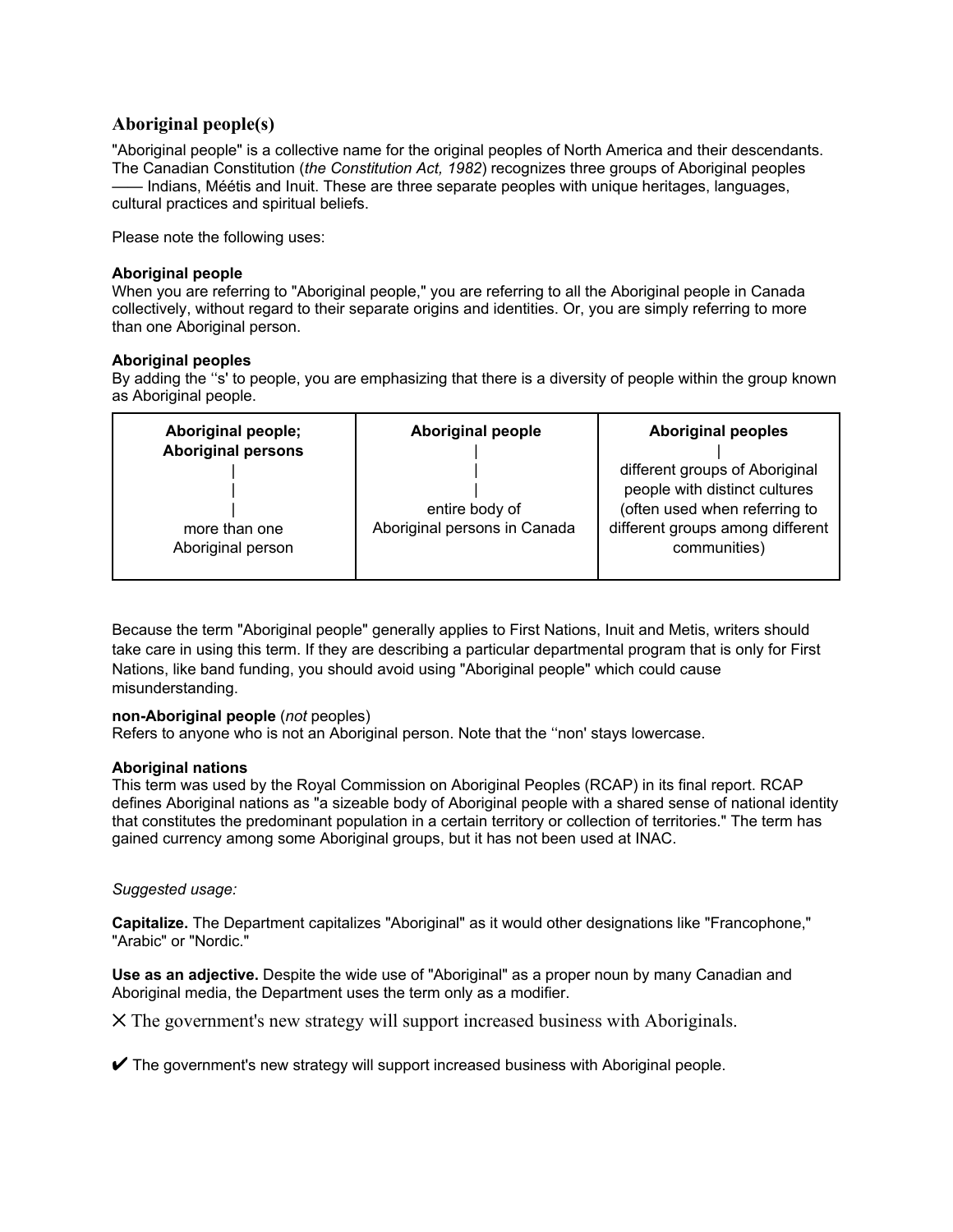## **Avoid describing Aboriginal people as "belonging" to Canada.** Use neutral terms instead.

V Canada's Aboriginal people have traditions and cultures that go back thousands of years.

 $\blacktriangleright$  Aboriginal people in Canada have traditions and cultures that go back thousands of years.

## **Aboriginal rights**

Rights that some Aboriginal peoples of Canada hold as a result of their ancestors' long-standing use and occupancy of the land. The rights of certain Aboriginal peoples to hunt, trap and fish on ancestral lands are examples of Aboriginal rights. Aboriginal rights vary from group to group depending on the customs, practices, traditions, treaties and agreements that have formed part of their distinctive cultures.

## **Aboriginal self-government**

Governments designed, established and administered by Aboriginal peoples under the Canadian Constitution through a process of negotiation with Canada and, where applicable, the provincial government.

## **Aboriginal title**

A legal term that recognizes an Aboriginal interest in the land. It is based on the long-standing use and occupancy of the land by today's Aboriginal peoples as the descendants of the original inhabitants of Canada.

### **American Indian**

"American Indian" is a commonly used term in the United States to describe the descendants of the original peoples of North America (see also **Native Americans**). Some people are dissatisfied with this term, because it: (a) retains the misnomer "Indian" in its name, and (b) covers peoples who consider themselves distinct from Indian peoples, namely the Inuit, Yupik and Aleut peoples in Alaska. The term is not popular in Canada.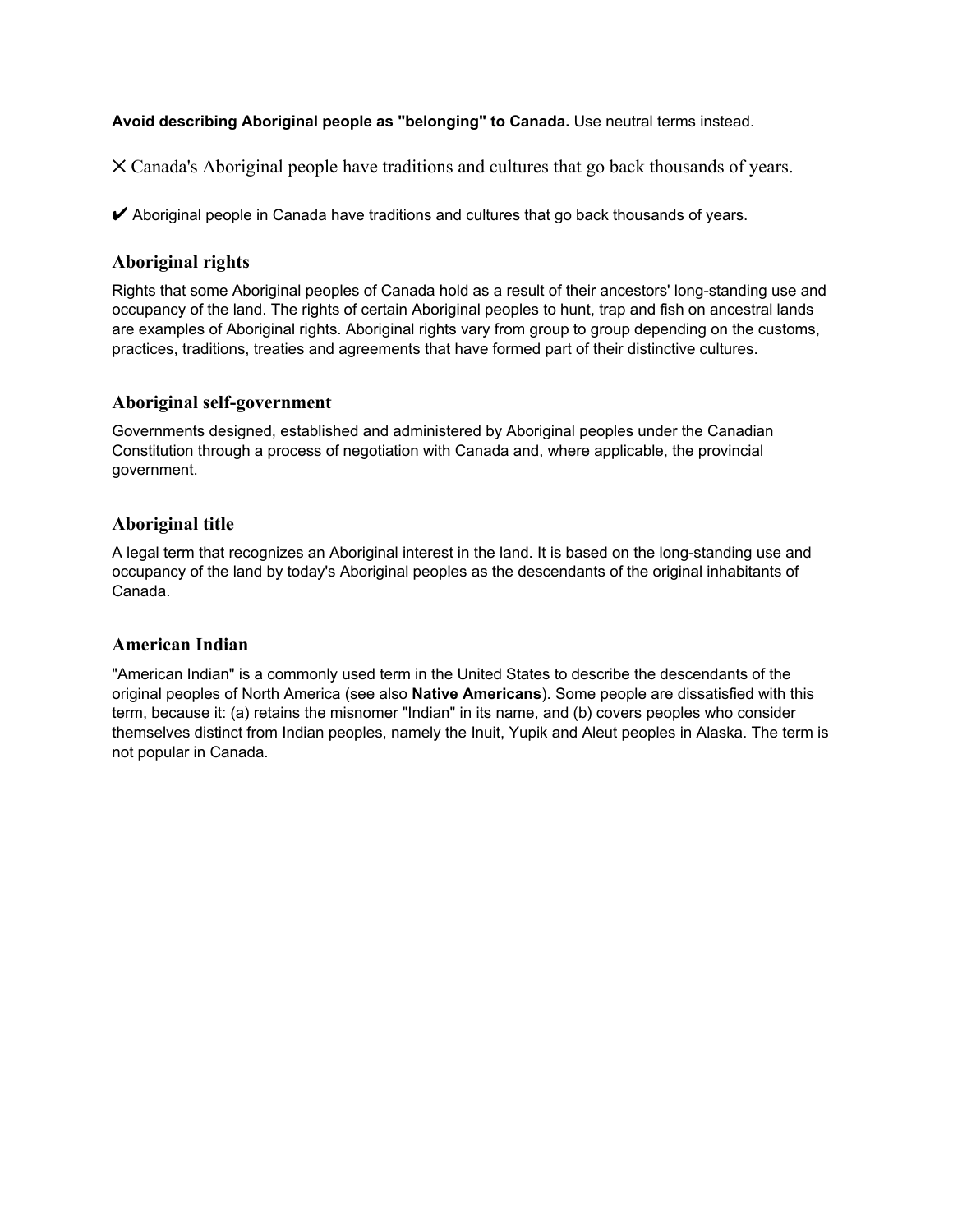### **band**

A band is a body of Indians for whose collective use and benefit lands have been set apart or money is held by the Crown, or declared to be a band for the purposes of the *Indian Act*. Each band has its own governing band council, usually consisting of one chief and several councillors. Community members choose the chief and councillors by election, or sometimes through custom. The members of a band generally share common values, traditions and practices rooted in their ancestral heritage. Today, many bands prefer to be known as First Nations (e.g., the Batchewana Band is now called the Batchewana First Nation).

### • **band council**

This is the governing body for a band. It usually consists of a chief and councillors, who are elected for two or three-year terms (under the *Indian Act* or band custom) to carry out band business, which may include education; water, sewer and fire services; by-laws; community buildings; schools; roads; and other community businesses and services.

#### *Suggested usage:*

**Capitalize ''band' when used as part of a name.** Unless you are naming a specific band (e.g., the Bonaparte Indian Band), the word "band" can remain lowercase.

### **Bill C-31**

The pre-legislation name of the 1985 *Act to Amend the Indian Act*. This act eliminated certain discriminatory provisions of the *Indian Act*, including the section that resulted in Indian women losing their Indian status and membership when they married Non-Status men. Bill C-31 enabled people affected by the discriminatory provisions of the old *Indian Act* to apply to have their Indian status and membership restored.

#### **custom**

A traditional Aboriginal practice. For example, First Nations peoples sometimes marry or adopt children according to custom, rather than under Canadian family law. Band councils chosen "by custom" are elected or selected by traditional means, rather than by the election rules contained in the *Indian Act*.

### **Eskimo**

"Eskimo" is the term once given to Inuit by European explorers and is now rarely used in Canada. It is derived from an Algonquin term meaning "raw meat eaters," and many people find the term offensive. The term is still frequently used in the United States in reference to Inuit in Alaska.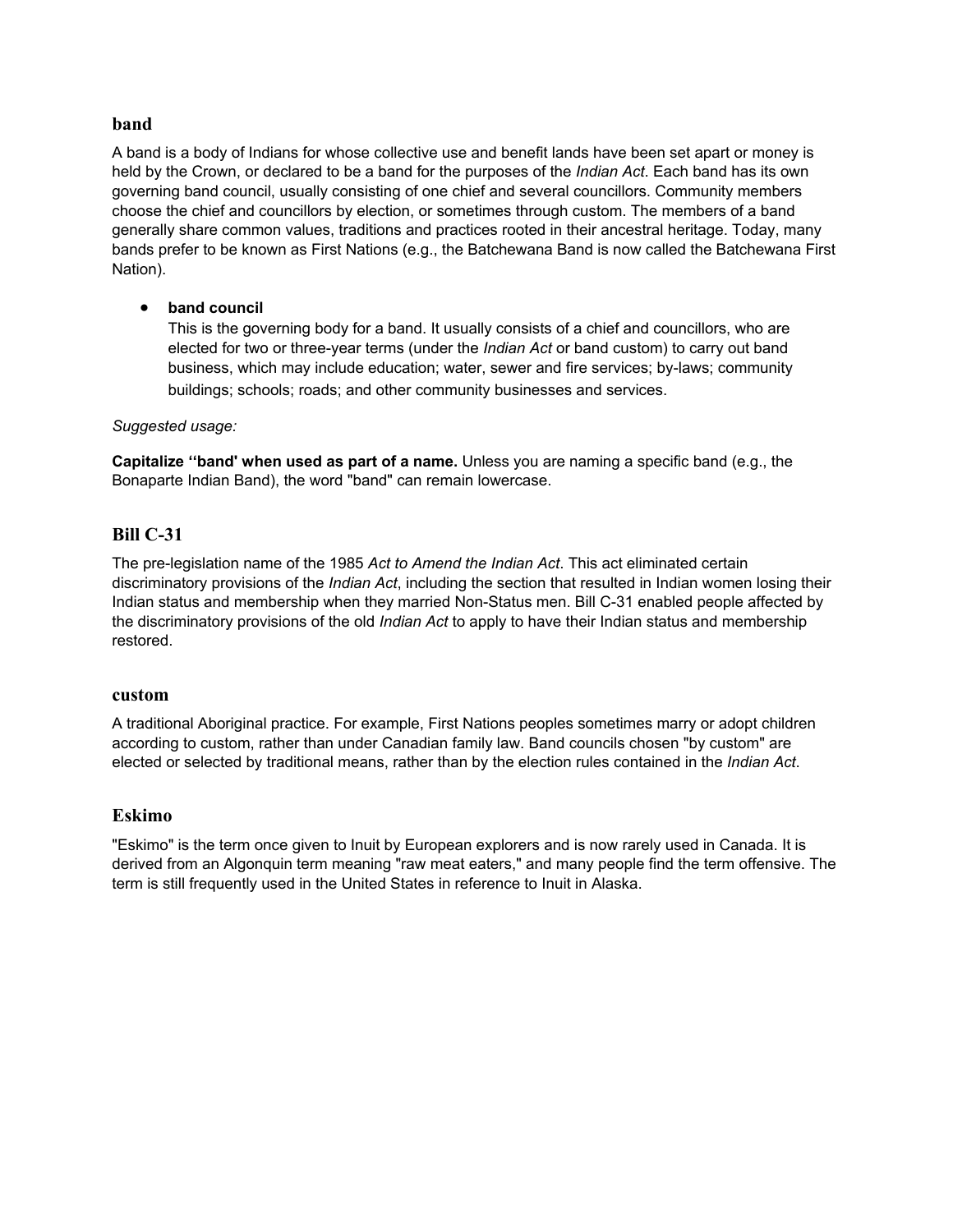## **First Nation(s)**

A term that came into common usage in the 1970s to replace the word "Indian," which some people found offensive. Although the term First Nation is widely used, no legal definition of it exists. Among its uses, the term "First Nations peoples" refers to the Indian peoples in Canada, both Status and Non-Status. Some Indian peoples have also adopted the term "First Nation" to replace the word "band" in the name of their community.

### • **First Nation**

"First Nation" has been adopted by some Indian communities to replace the term "Indian band." A band is defined as a body of Indians for whose collective use and benefit lands have been set apart or money is held by the Crown, or declared to be a band for the purposes of the *Indian Act*. Many Indian bands started to replace the word "band" in their name with "First Nation" in the 1980s. It is a matter of preference, and writers should follow the choice expressed by individual First Nations/bands.

### *Suggested usage:*

**Capitalize.** The Department capitalizes "First Nation" as it would other designations like "Francophone," "Arabic" or "Nordic."

**Use as a noun and a modifier.** The term "First Nation" is acceptable as both. When using the term as a modifier, the question becomes whether to use "First Nation" or "First Nations." Note the different uses in the following examples.

### *(plural modifier, plural noun)*

U The number of First Nations students enrolled at Canadian universities and colleges has soared over the past twenty years.

#### *(singular modifier, plural noun)*

 $\nu$ The association assists female First Nation entrepreneurs interested in starting home businesses.

#### *(plural modifier, singular noun)*

 $\vee$  Containing recipes from across the country, the First Nations cookbook became an instant hit at church bazaars.

#### *(singular modifier, singular noun)*

U Many people have said that *North of 60* and *The Rez* were the only shows on television that depicted life in a First Nation community with any realism.

There is no clear right or wrong in this area, provided that writers are consistent about the way they choose to use modifiers.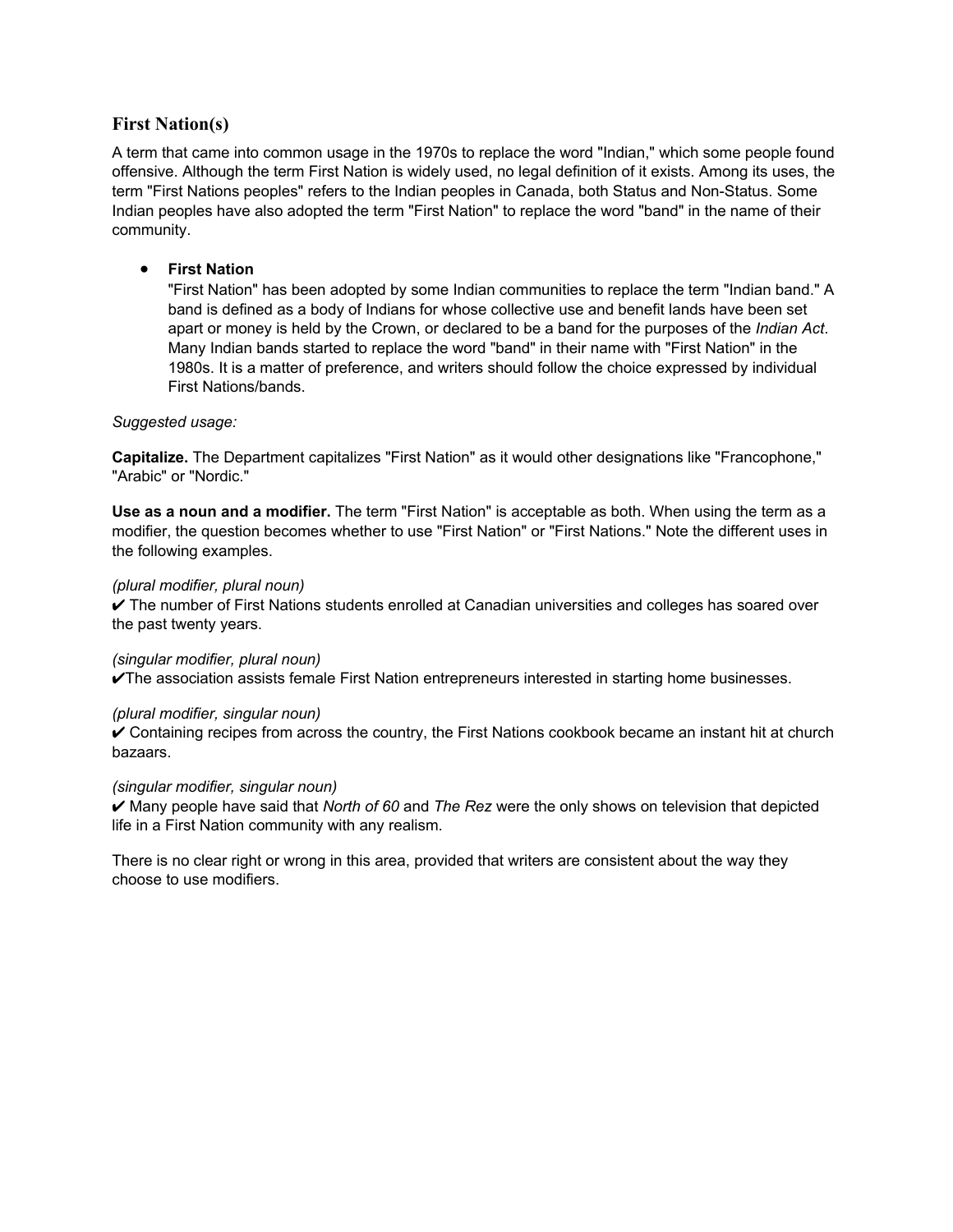### • **First Nations people**

Many people today prefer to be called "First Nations" or "First Nations people" instead of "Indians." Generally, "First Nations people" is used to describe both Status and Non-Status Indians. The term is rarely used as a synonym for "Aboriginal peoples" because it usually doesn't include Inuit or Métis people.

• Because the term "First Nations people" generally applies to both Status and Non-Status Indians, writers should take care in using this term. If they are describing a departmental program that is for only Status Indian youth, for example, they should avoid using "First Nations youth," which could cause misunderstanding.

## **First Peoples**

"First Peoples" is another collective term used to describe the original peoples of Canada and their descendants. It is used less frequently than terms like "Aboriginal peoples" and "Native peoples."

### **Indian**

The term "Indian" collectively describes all the Indigenous people in Canada who are not Inuit or Métis. Indian peoples are one of three peoples recognized as Aboriginal in the *Constitution Act, 1982*. It specifies that Aboriginal people in Canada consist of the Indian, Inuit and Métis peoples.

There are three categories of Indians in Canada: Status Indians, Non-Status Indians and Treaty Indians.

### • **Status Indians**

Status Indians are people who are entitled to have their names included on the Indian Register, an official list maintained by the federal government. Certain criteria determine who can be registered as a Status Indian. Only Status Indians are recognized as Indians under the *Indian Act*, which defines an Indian as "a person who, pursuant to this Act, is registered as an Indian or is entitled to be registered as an Indian." Status Indians are entitled to certain rights and benefits under the law.

### • **Non-Status Indians**

Non-Status Indians are people who consider themselves Indians or members of a First Nation but whom the Government of Canada does not recognize as Indians under the *Indian Act*, either because they are unable to prove their status or have lost their status rights. Many Indian people in Canada, especially women, lost their Indian status through discriminatory practices in the past. Non-Status Indians are not entitled to the same rights and benefits available to Status Indians.

### • **Treaty Indian**

A Status Indian who belongs to a First Nation that signed a treaty with the Crown.

The term "Indian" is considered outdated by many people, and there is much debate over whether to continue using this term. The Department, following popular usage, typically uses the term "First Nation" instead of "Indian," except in the following cases: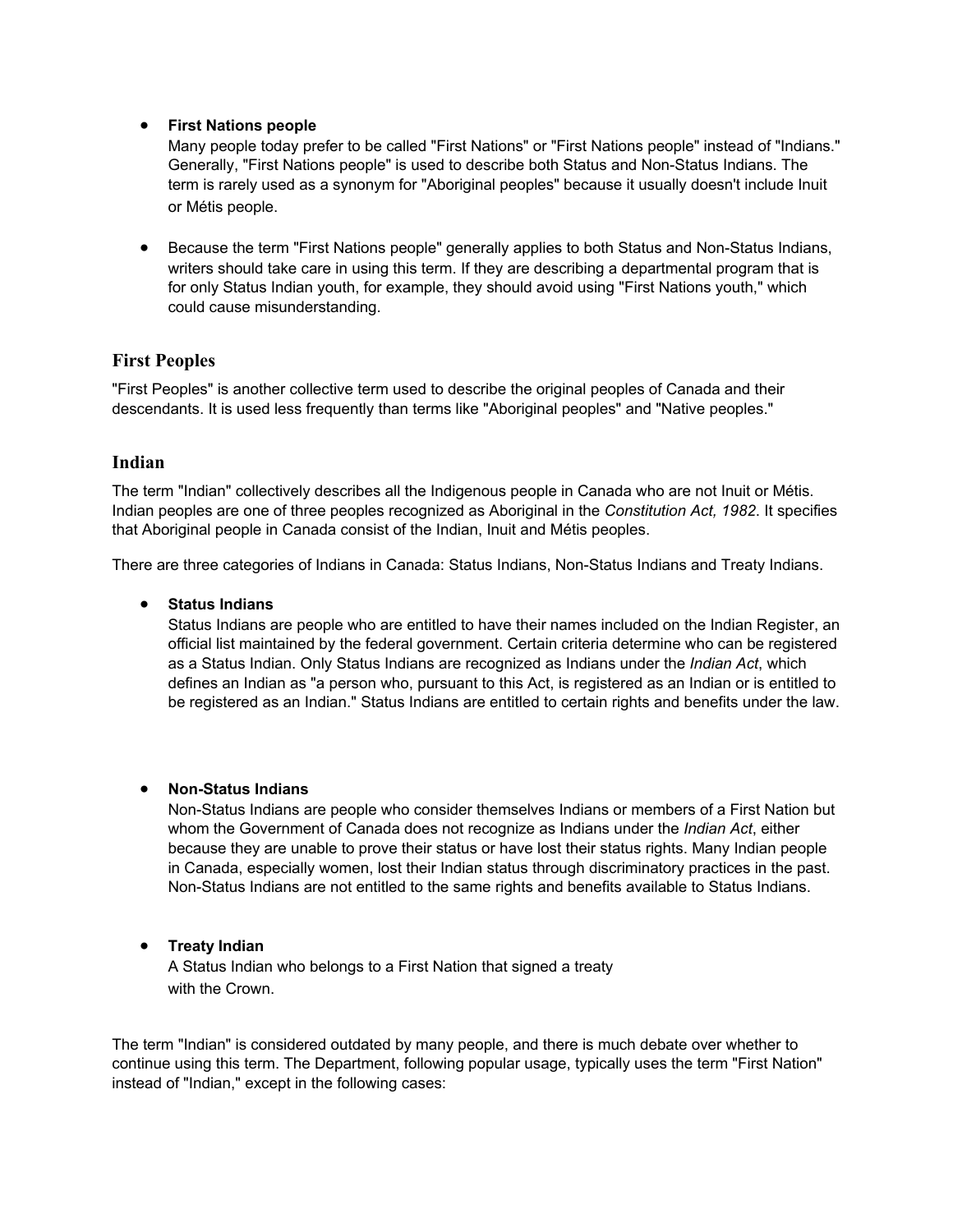- in direct quotations
- when citing titles of books, works of art, etc.
- in discussions of history where necessary for clarity and accuracy
- in discussions of some legal/constitutional matters requiring precision in terminology
- in discussions of rights and benefits provided on the basis of "Indian" status
- in statistical information collected using these categories (e.g., the Census).

#### *Suggested usage:*

**Capitalize.** The Department capitalizes "Indian," "Status Indian," "Non-Status Indian," and "Treaty Indian" as it would other designations like "Francophone," "Arabic" or "Nordic."

**Use as a noun and a modifier.** The term is acceptable as both.

### *Indian Act*

Canadian federal legislation, first passed in 1876, and amended several times since. It sets out certain federal government obligations and regulates the management of Indian reserve lands, Indian moneys and other resources. Among its many provisions, the *Indian Act* currently requires the Minister of Indian Affairs and Northern Development to manage certain moneys belonging to First Nations and Indian lands and to approve or disallow First Nations by-laws. In 2001, the national initiative *Communities First: First Nations Governance* was launched, to consult with First Nations peoples on the issues of governance under the *Indian Act*. The process will likely take two to three years before any new law is put in place.

### **Indian status**

An individual's legal status as an Indian, as defined by the *Indian Act*.

#### **indigenous/Indigenous**

Indigenous means "native to the area." In this sense, Aboriginal people are indeed indigenous to North America. As a proper name for a people, the term is capitalized to form "Indigenous peoples." Its meaning is similar to "Aboriginal peoples," "Native peoples" or "First Peoples."

The term is rarely used in the Department, and when it is used, it usually refers to Aboriginal people internationally. Outside the Department, the term is gaining currency, particularly among some Aboriginal scholars. The term is also used by the United Nations in its working groups and in its Decade of the World's Indigenous People (note that, in this instance, no "s" is placed at the end of "people").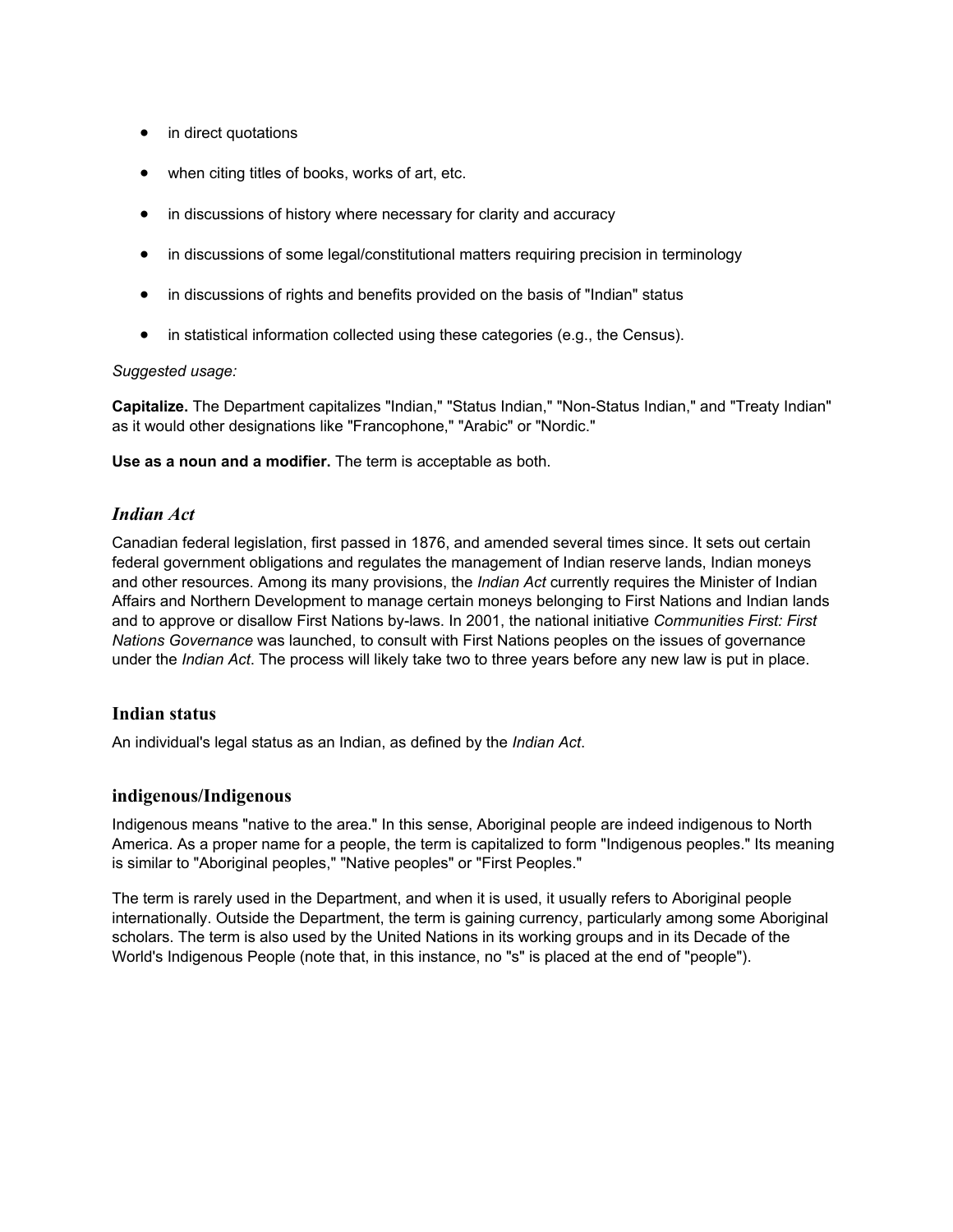### **Innu**

Naskapi and Montagnais First Nations (Indian) peoples who live in Northern Quebec and Labrador. Not to be confused with Inuit.

## **Inuvialuit**

Inuit who live in the western Arctic and who speak Inuvialuktun.

### **Inuit**

Inuit are the Aboriginal people of Arctic Canada. Inuit live primarily in Nunavut, the Northwest Territories and northern parts of Labrador and Quebec. They have traditionally lived above the treeline in the area bordered by the Mackenzie Delta in the west, the Labrador coast in the east, the southern point of Hudson Bay in the south, and the High Arctic islands in the north.

Inuit are not covered by the *Indian Act*. However, in 1939 the Supreme Court interpreted the federal government's power to make laws affecting "Indians, and Lands reserved for the Indians" as extending to Inuit.

The word "Inuit" means "the people" in Inuktitut, the Inuit language, and is the term by which Inuit refer to themselves. Avoid using the term "Inuit people" as the use of "people" is redundant. The term "Eskimo," applied to Inuit by European explorers, is no longer used in Canada.

### *Suggested usage:*

**Use as a noun and a modifier.** The term is acceptable as both. According to the national organization Inuit Tapiriit Kanatami, the preferred use of "Inuit" as a noun is simply "Inuit," not "the Inuit" nor "Inuit people."

V As hunters, *the* Inuit led a seasonal existence, living according to nature's schedule. V Contact between Inuit people and Europeans increased with the arrival of whaling ships in the 19th century.

 $\checkmark$  As hunters, Inuit led a seasonal existence, living according to nature's schedule.

- $\checkmark$  Contact between Inuit and Europeans increased with the arrival of whaling ships in the 19th century.
- $\vee$  With the birth of Nunavut in 1999, Inuit embarked on an exciting new era in their history.

**Capitalize.** The Department capitalizes "Inuit" as it would other designations like "Francophone," "Arabic" or "Nordic."

**"Inuk" is the singular form of Inuit.** Use "Inuk" when referring to one Inuit person.

### **Inuit communities**

Inuit live in communities. They are referred to as communities in the Arctic, and more commonly as Inuit communities in southern Canada.

Inuit never lived on reserves. Therefore, the terms "on-reserve" and "off-reserve" do not apply to Inuit, only to First Nations. Wording that is supposed to cover all Aboriginal communities —— for example, a reference to people "living on a reserve, off a reserve, or in urban areas" —— must add in "Inuit communities" to be inclusive of Inuit living in the North.

## **Inuit regions**

Inuit live in regions. They are referred to as regions in the Arctic, and more commonly in southern Canada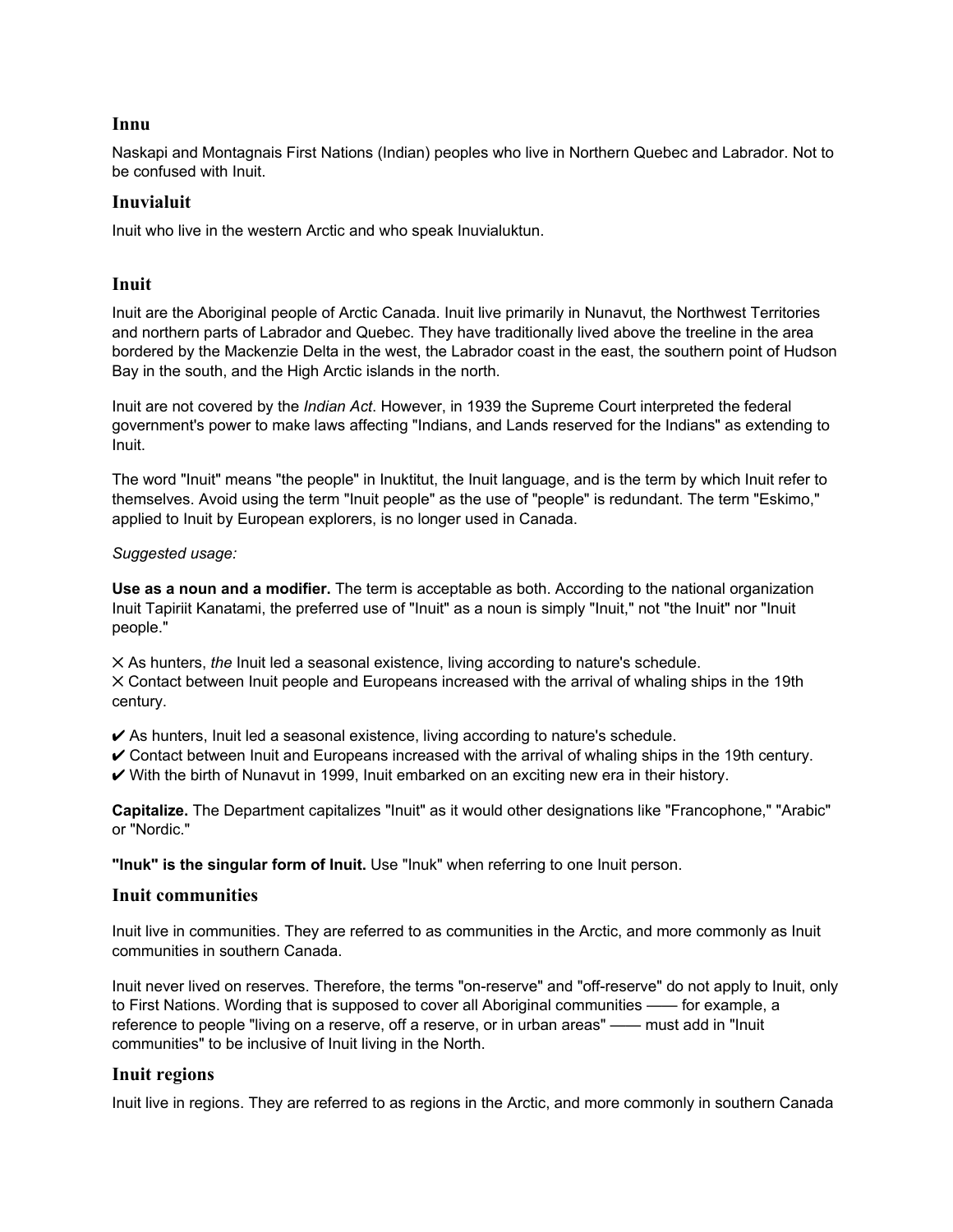as Inuit regions .

There are four Inuit comprehensive land claims regions covering one-third of Canada: they are Inuvialuit (western Arctic, Northwest Territories), Nunavut, Nunavik (northern Quebec) and Labrador. The Nunavut territory has three sub-regions —— Kitikmeot, Kivalliq and Qikiqtaaluk —— which are called regions.

Sometimes Inuit regions are called Inuit territories, or Inuit territory, individually or collectively.

## **land claims**

In 1973, the federal government recognized two broad classes of claims —— comprehensive and specific. *Comprehensive claims* are based on the assessment that there may be continuing Aboriginal rights to lands and natural resources. These kinds of claims come up in those parts of Canada where Aboriginal title has not previously been dealt with by treaty and other legal means. The claims are called "comprehensive" because of their wide scope. They include such things as land title, fishing and trapping rights and financial compensation. *Specific claims* deal with specific grievances that First Nations may have regarding the fulfilment of treaties. Specific claims also cover grievances relating to the administration of First Nations lands and assets under the *Indian Act*.

## **Métis**

The word "Métis" is French for "mixed blood." The Canadian Constitution recognizes Métis people as one of the three Aboriginal peoples.

Historically, the term "Métis" applied to the children of French fur traders and Cree women in the Prairies, and of English and Scottish traders and Dene women in the North. Today, the term is used broadly to describe people with mixed First Nations and European ancestry who *identify* themselves as Métis, distinct from Indian people, Inuit, or non-Aboriginal people. (Many Canadians have mixed Aboriginal and non-Aboriginal ancestry, but not all identify themselves as Métis.) Note that Métis organizations in Canada have differing criteria about who qualifies as a Métis person.

### *Suggested usage:*

**Capitalize.** The Department capitalizes "Métis" as it would other designations like "Francophone," "Arabic" or "Nordic."

**Accent or no accent?** Many people and groups, particularly in the West and the North, have dropped the accent in Métis. Both spellings are acceptable in English, but the Department continues to use the accent. Regardless of your preference, it is a good idea to always check the names of individual Métis organizations before you publish them. For example, the Metis Council of Ontario and the Metis Association of the NWT do not take an accent; the Métis National Council does take an accent.

This Department is not involved with Metis issues. These are dealt with by the federal Interlocator's office at PCO.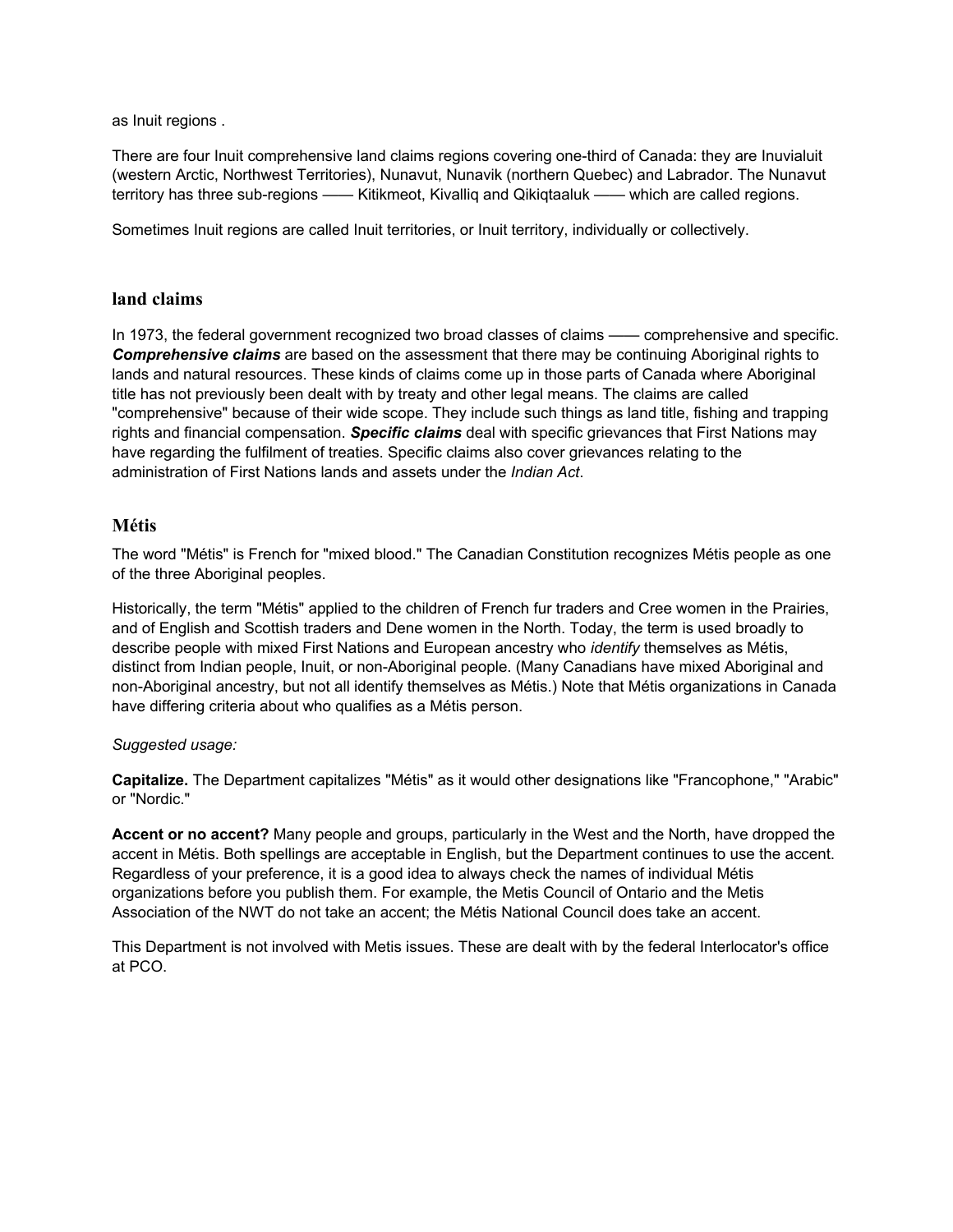## **Native**

"Native" is a word similar in meaning to "Aboriginal." "Native peoples" is a collective term to describe the descendants of the original peoples of North America. The term is increasingly seen as outdated (particularly when used as a noun) and is starting to lose currency.

### **Native American**

This is another commonly used term in the United States to describe the descendants of the original peoples of North America. The term has not caught on in Canada because of the apparent reference to U.S. citizenship. However, some Aboriginal peoples in Canada have argued that because they are descendants of the original peoples of the *Americas*, the term Native American should apply to them regardless of their citizenship.

### **the North vs. the north**

Land in Canada located north of the 60<sup>th</sup> parallel. INAC's responsibilities for land and resources in the Canadian North relate only to the three territories Nunavut, Northwest Territories and Yukon.

**Capitalize:** the "N" in North only when used in reference to the three territories (Nunavut, Northwest Territories and Yukon) as a geographical region.

 $\vee$  I look at different circumstances, having been up in the North and looked at the company that is building diamond mines in the Northwest Territories.

- $\vee$  Inuit reside in the North.
- $\vee$  I travelled to Thunder Bay to see the north.

### **Northerner(s) vs. northerner(s)**

**Capitalize:** the "N" in Northerner(s) is capitalized only when referring to a person or persons living in one of the three territories (Nunavut, Northwest Territories or Yukon).

- $\checkmark$  There are many Northerners living in Yukon.
- $\checkmark$  There are many northerners living in Cochrane.

### **Nunavut**

The territory created in the Canadian North on April 1, 1999 when the former Northwest Territories was divided in two. Nunavut means "our land" in Inuktitut. Inuit, whose ancestors inhabited these lands for thousands of years, make up 85 percent of the population of Nunavut. The territory has its own public government.

### **off-reserve**

A term used to describe people, services or objects that are not part of a reserve, but relate to First Nations.

### **oral history**

Evidence taken from the spoken words of people who have knowledge of past events and traditions. This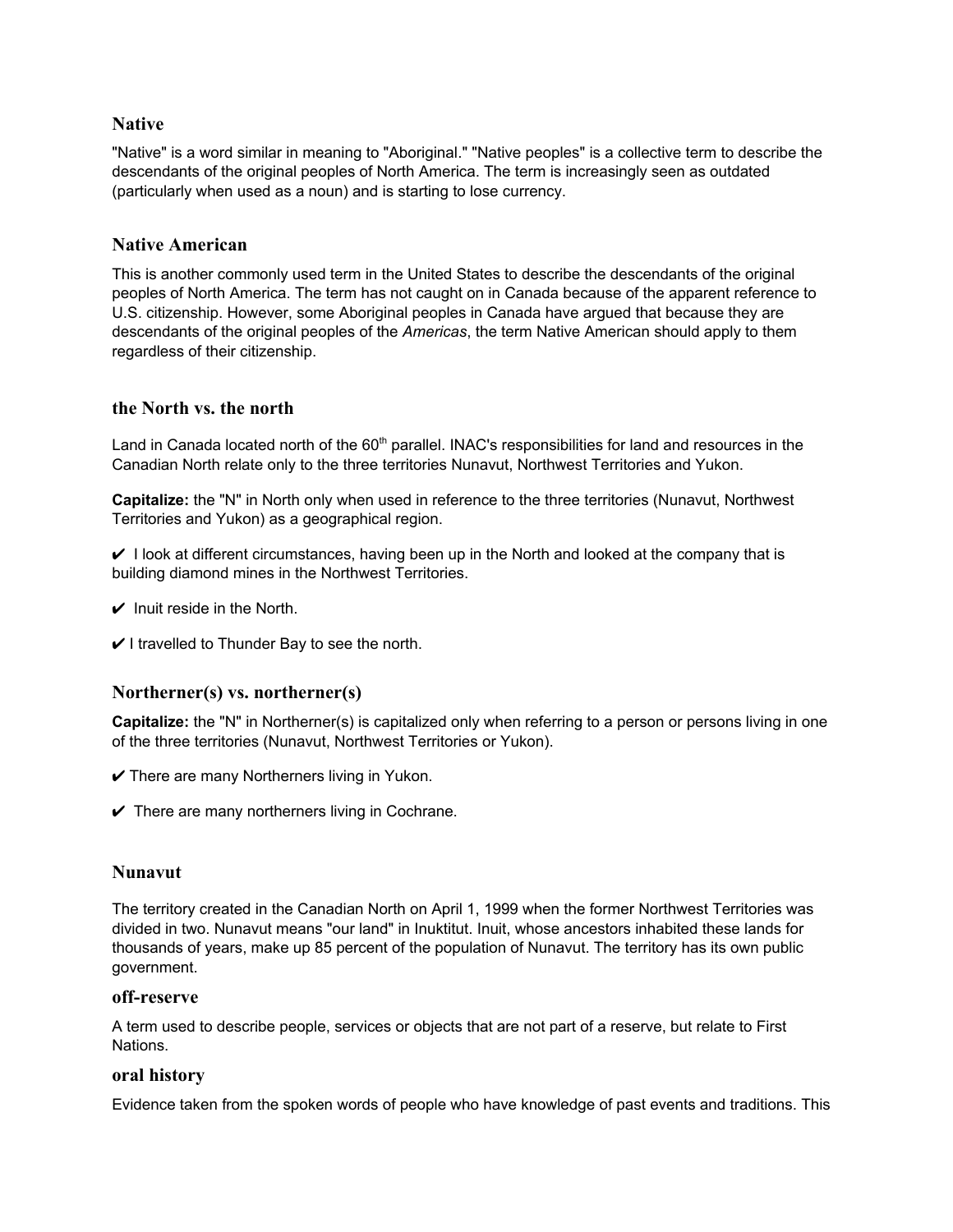oral history is often recorded on tape and then put in writing. It is used in history books and to document land claims.

#### **reservation**

A reservation is land set apart by the United States government for the use and occupation of a group of Native Americans. The term does not apply in Canada.

#### **reserve**

A reserve is tract of land, the legal title to which is held by the Crown, set apart for the use and benefit of an Indian band. Some bands have more than one reserve.

Many First Nations now prefer the term "First Nation community," and no longer use "reserve."

*Suggested usage:*

**Capitalize "reserve" when used as part of a name.** Unless you are naming a specific reserve, the word "reserve" can remain lowercase.

#### **on-reserve/off-reserve**

These terms are modifiers to qualify people or things that are or are not part of a reserve, e.g.,

- $\vee$  The government has announced a new approach to on-reserve housing.
- $\checkmark$  On-reserve businesses are eligible for the new training program.

However, sometimes people move the "on-reserve/off-reserve" modifier after the noun and remove the hyphen, so sentences read:

- $\times$  The government has announced a new approach to housing on reserve.
- V Businesses on reserve are eligible for the new training program.

Readers outside this Department may have trouble interpreting these sentences. They are either (a) ungrammatical or (b) suggest that we are talking about businesses and housing that have been set apart for future use (i.e., are in reserve). Please avoid this use and either leave the modifier before the noun or make the sentences grammatically complete:

- U The government has announced a new approach to housing *on reserves*.
- U Businesses *located on reserves* are eligible for the new training program.

Another common usage is "people who live on reserve" and "people who live off reserve."

- V Students who live on reserve are eligible for the summer employment program.
- V The Friendship Centre can be a welcome place for First Nations people who live off reserve.